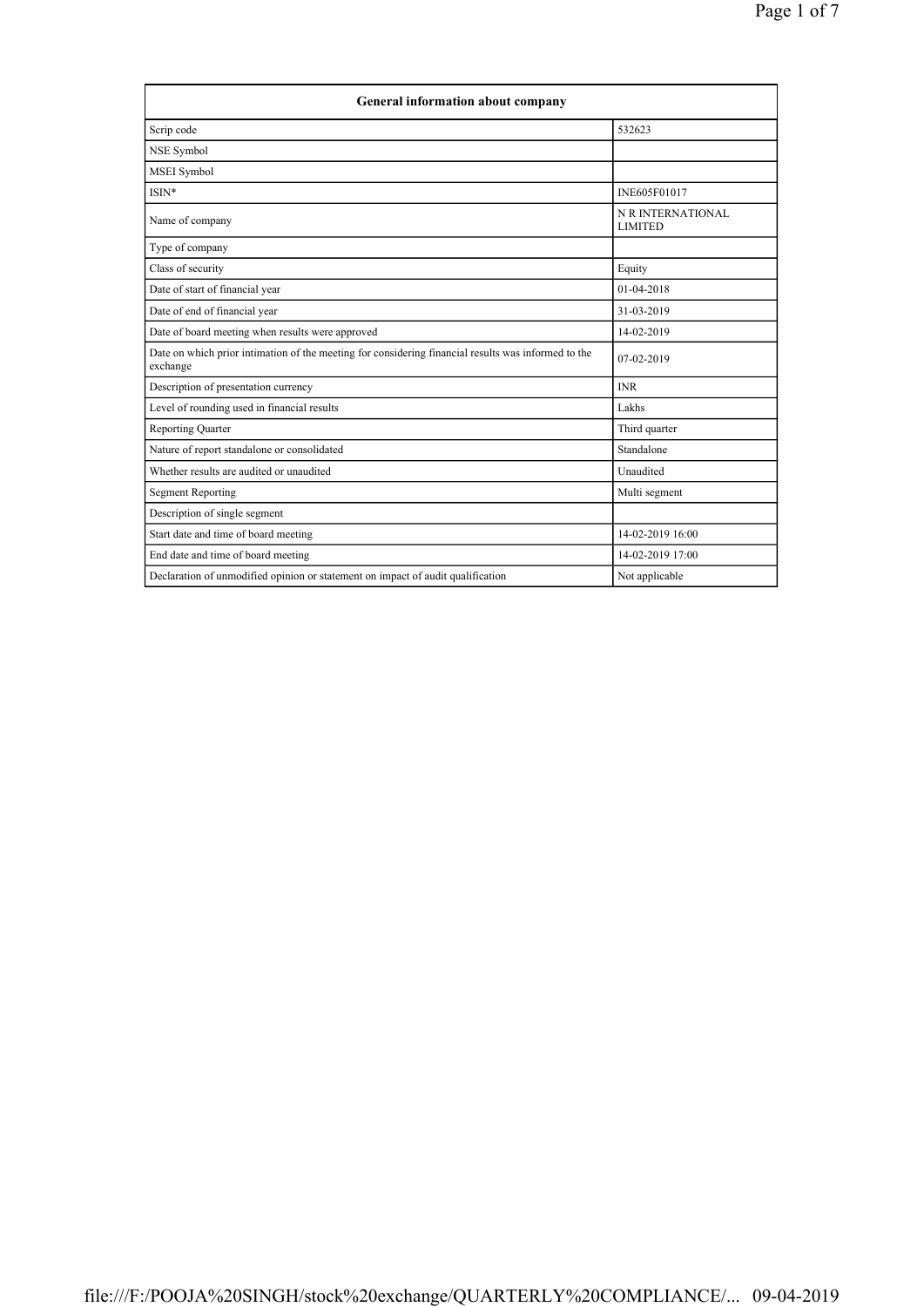|               |                                                                                                                                                                                               | <b>Financial Results - Ind-AS</b>        |                                                               |  |
|---------------|-----------------------------------------------------------------------------------------------------------------------------------------------------------------------------------------------|------------------------------------------|---------------------------------------------------------------|--|
|               | <b>Particulars</b>                                                                                                                                                                            | 3 months/ 6 months ended<br>(dd-mm-yyyy) | Year to date figures for current period<br>ended (dd-mm-yyyy) |  |
| А             | Date of start of reporting period                                                                                                                                                             | 01-10-2018                               | 01-04-2018                                                    |  |
| B             | Date of end of reporting period                                                                                                                                                               | 31-12-2018                               | 31-12-2018                                                    |  |
| $\mathcal{C}$ | Whether results are audited or unaudited                                                                                                                                                      | Unaudited                                | Unaudited                                                     |  |
| D             | Nature of report standalone or consolidated                                                                                                                                                   | Standalone                               | Standalone                                                    |  |
| Part<br>I     | Blue color marked fields are non-mandatory. For Consolidated Results, if the company has no figures for 3 months / 6<br>months ended, in such case zero shall be inserted in the said column. |                                          |                                                               |  |
| 1             | Income                                                                                                                                                                                        |                                          |                                                               |  |
|               | Revenue from operations                                                                                                                                                                       | $\boldsymbol{0}$                         | $\Omega$                                                      |  |
|               | Other income                                                                                                                                                                                  | $\mathbf{0}$                             | $-15.52$                                                      |  |
|               | <b>Total income</b>                                                                                                                                                                           | $\bf{0}$                                 | $-15.52$                                                      |  |
| $\mathbf{2}$  | <b>Expenses</b>                                                                                                                                                                               |                                          |                                                               |  |
| (a)           | Cost of materials consumed                                                                                                                                                                    | $\boldsymbol{0}$                         | $\boldsymbol{0}$                                              |  |
| (b)           | Purchases of stock-in-trade                                                                                                                                                                   | $\boldsymbol{0}$                         | $\mathbf{0}$                                                  |  |
| (c)           | Changes in inventories of finished goods, work-in-<br>progress and stock-in-trade                                                                                                             | $\theta$                                 | $\mathbf{0}$                                                  |  |
| (d)           | Employee benefit expense                                                                                                                                                                      | 7.77                                     | 13.07                                                         |  |
| (e)           | Finance costs                                                                                                                                                                                 | $\boldsymbol{0}$                         | 0.3                                                           |  |
| (f)           | Depreciation, depletion and amortisation expense                                                                                                                                              | $\mathbf{0}$                             | $-1.5$                                                        |  |
| (f)           | <b>Other Expenses</b>                                                                                                                                                                         |                                          |                                                               |  |
| $\mathbf{1}$  | Other Expenses                                                                                                                                                                                | 12.65                                    | 13.44                                                         |  |
| 10            |                                                                                                                                                                                               |                                          |                                                               |  |
|               | <b>Total other expenses</b>                                                                                                                                                                   | 12.65                                    | 13.44                                                         |  |
|               | <b>Total expenses</b>                                                                                                                                                                         | 20.42                                    | 25.31                                                         |  |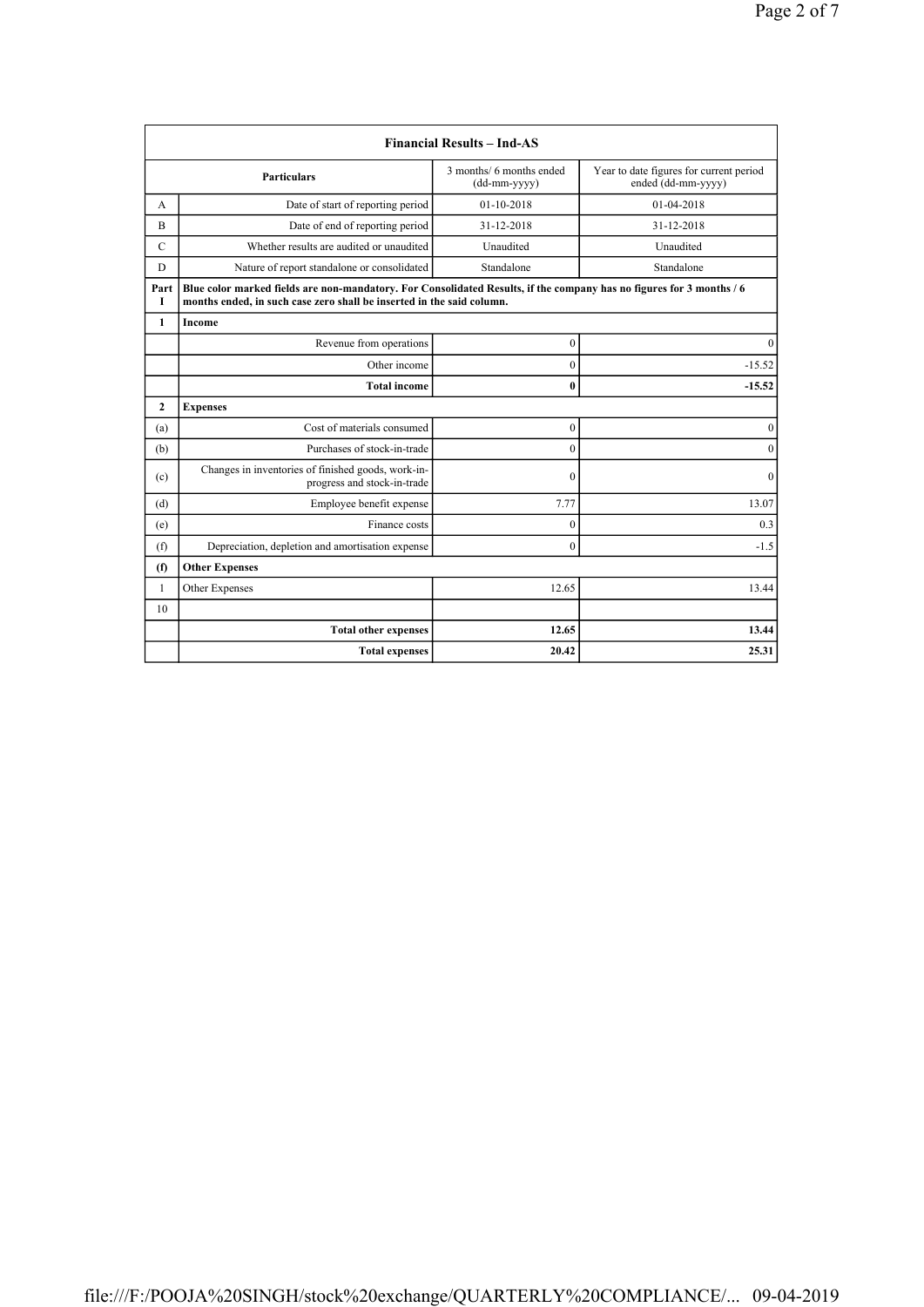|               | <b>Financial Results - Ind-AS</b>                                                                                                                                                             |                                          |                                                               |  |
|---------------|-----------------------------------------------------------------------------------------------------------------------------------------------------------------------------------------------|------------------------------------------|---------------------------------------------------------------|--|
|               | <b>Particulars</b>                                                                                                                                                                            | 3 months/ 6 months ended<br>(dd-mm-yyyy) | Year to date figures for current<br>period ended (dd-mm-yyyy) |  |
| A             | Date of start of reporting period                                                                                                                                                             | $01-10-2018$                             | 01-04-2018                                                    |  |
| B             | Date of end of reporting period                                                                                                                                                               | 31-12-2018                               | 31-12-2018                                                    |  |
| $\mathcal{C}$ | Whether results are audited or unaudited                                                                                                                                                      | Unaudited                                | Unaudited                                                     |  |
| D             | Nature of report standalone or consolidated                                                                                                                                                   | Standalone                               | Standalone                                                    |  |
| Part<br>Т     | Blue color marked fields are non-mandatory. For Consolidated Results, if the company has no figures for 3 months / 6<br>months ended, in such case zero shall be inserted in the said column. |                                          |                                                               |  |
| 3             | Total profit before exceptional items and tax                                                                                                                                                 | $-20.42$                                 | $-40.83$                                                      |  |
| 4             | Exceptional items                                                                                                                                                                             | $\Omega$                                 | $\Omega$                                                      |  |
| 5             | Total profit before tax                                                                                                                                                                       | $-20.42$                                 | $-40.83$                                                      |  |
| 7             | <b>Tax expense</b>                                                                                                                                                                            |                                          |                                                               |  |
| 8             | $\mathbf{0}$<br>Current tax                                                                                                                                                                   |                                          | 0                                                             |  |
| 9             | Deferred tax                                                                                                                                                                                  | $\mathbf{0}$                             | $\theta$                                                      |  |
| 10            | <b>Total tax expenses</b>                                                                                                                                                                     | $\theta$                                 | $\mathbf{0}$                                                  |  |
| 11            | Net movement in regulatory deferral account balances related to<br>profit or loss and the related deferred tax movement                                                                       | $\theta$                                 | $\mathbf{0}$                                                  |  |
| 14            | Net Profit Loss for the period from continuing operations                                                                                                                                     | $-20.42$                                 | $-40.83$                                                      |  |
| 15            | Profit (loss) from discontinued operations before tax                                                                                                                                         | $\theta$                                 | $\theta$                                                      |  |
| 16            | Tax expense of discontinued operations                                                                                                                                                        | $\theta$                                 | $\mathbf{0}$                                                  |  |
| 17            | Net profit (loss) from discontinued operation after tax                                                                                                                                       | $\theta$                                 | $\Omega$                                                      |  |
| 19            | Share of profit (loss) of associates and joint ventures accounted<br>for using equity method                                                                                                  | $\Omega$                                 | $\Omega$                                                      |  |
| 21            | Total profit (loss) for period                                                                                                                                                                | $-20.42$                                 | $-40.83$                                                      |  |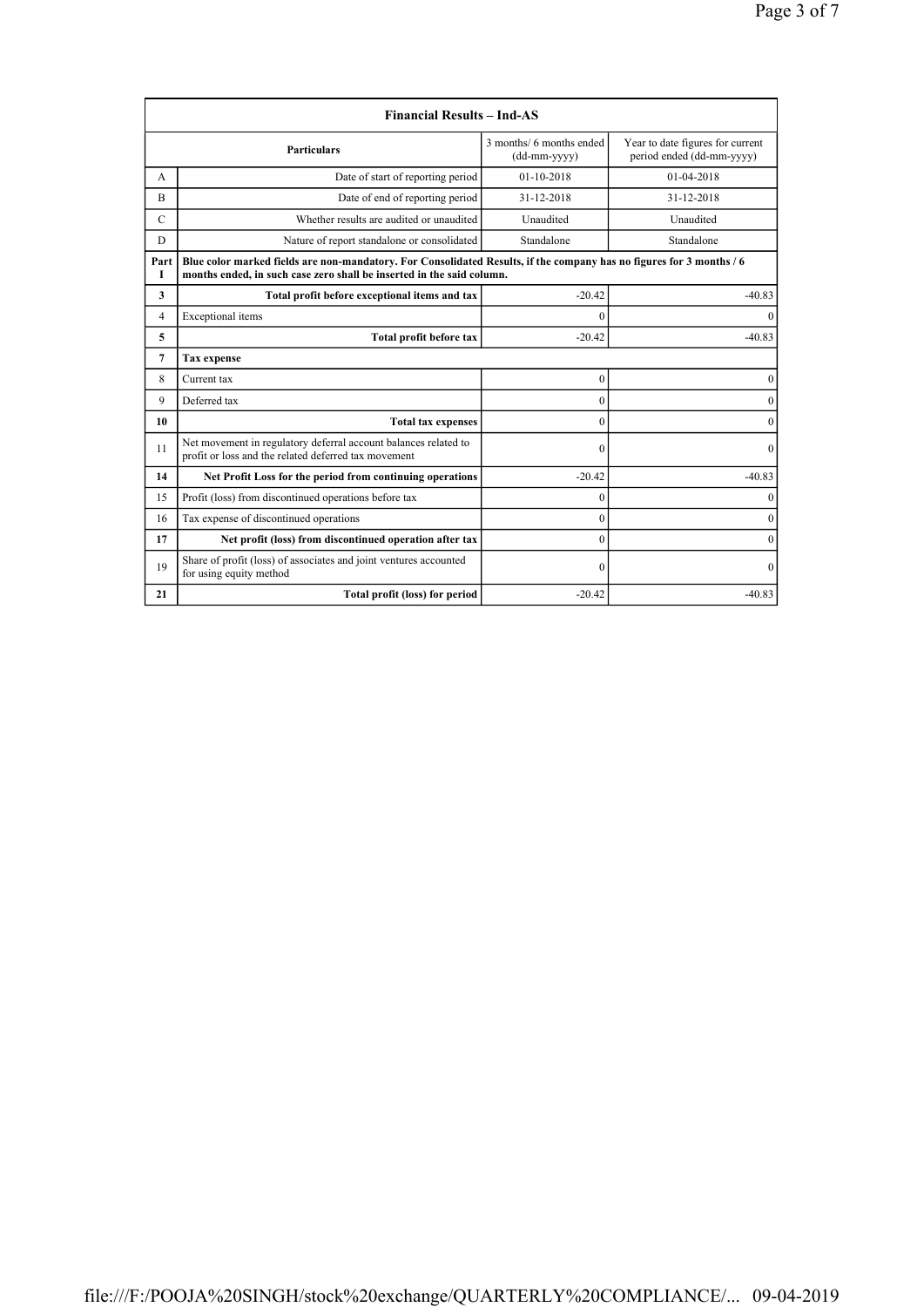|                | <b>Financial Results – Ind-AS</b>                                               |                                          |                                                               |
|----------------|---------------------------------------------------------------------------------|------------------------------------------|---------------------------------------------------------------|
|                | <b>Particulars</b>                                                              | 3 months/ 6 month ended (dd-<br>mm-yyyy) | Year to date figures for current period<br>ended (dd-mm-yyyy) |
| А              | Date of start of reporting period                                               | 01-10-2018                               | $01-04-2018$                                                  |
| B              | Date of end of reporting period                                                 | 31-12-2018                               | 31-12-2018                                                    |
| Ċ              | Whether results are audited or unaudited                                        | Unaudited                                | Unaudited                                                     |
| D              | Nature of report standalone or consolidated                                     | Standalone                               | Standalone                                                    |
|                | Other comprehensive income [Abstract]                                           |                                          |                                                               |
| 1              | Amount of items that will not be reclassified to profit and loss                |                                          |                                                               |
|                | Total Amount of items that will not be reclassified to<br>profit and loss       |                                          |                                                               |
| $\overline{2}$ | Income tax relating to items that will not be<br>reclassified to profit or loss | $\theta$                                 | $\Omega$                                                      |
| 3              | Amount of items that will be reclassified to profit and loss                    |                                          |                                                               |
|                | Total Amount of items that will be reclassified to<br>profit and loss           |                                          |                                                               |
| $\overline{4}$ | Income tax relating to items that will be reclassified<br>to profit or loss     | $\boldsymbol{0}$                         | $\mathbf{0}$                                                  |
| 5              | <b>Total Other comprehensive income</b>                                         | $\mathbf{0}$                             | $\mathbf{0}$                                                  |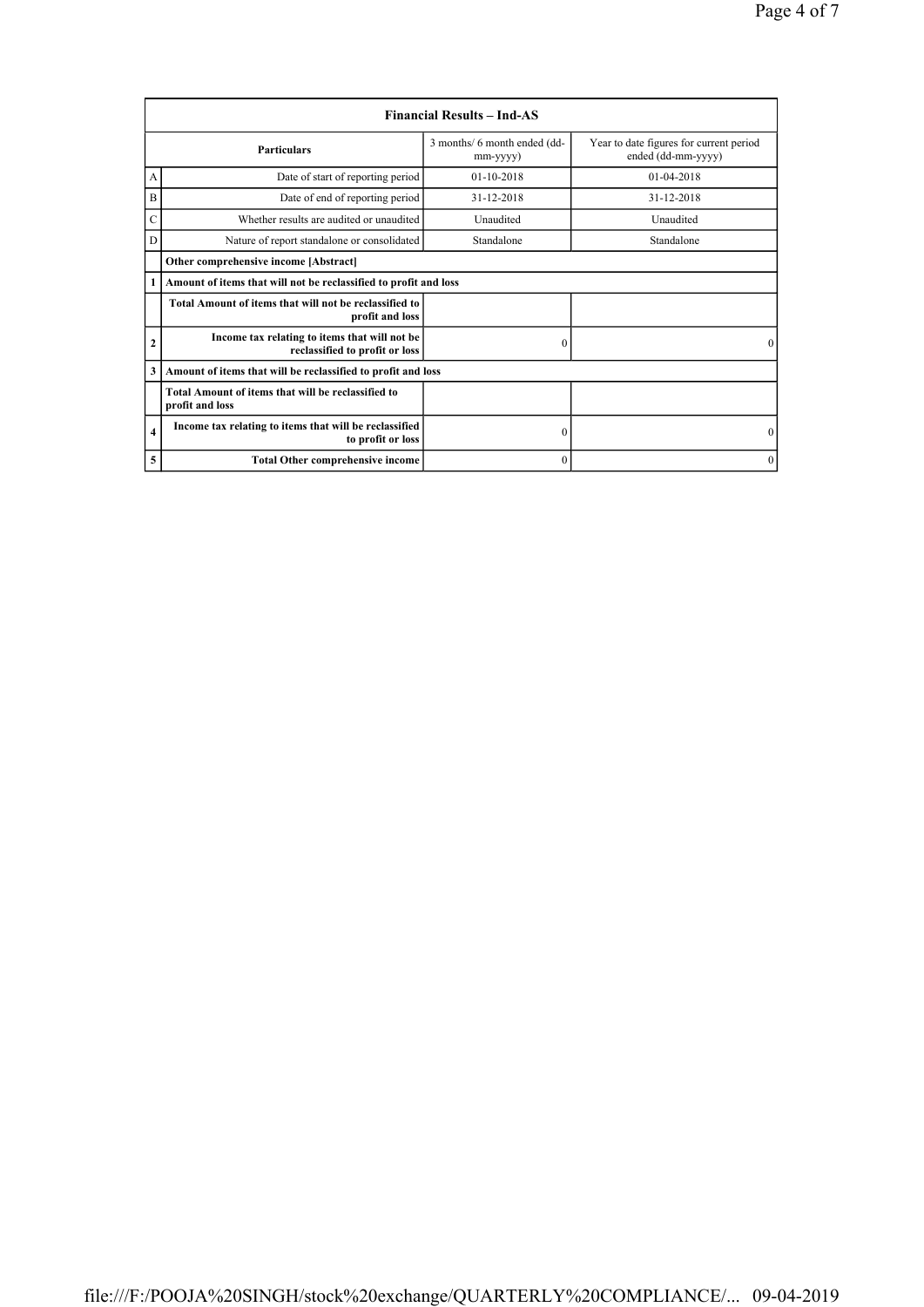|                                        | <b>Financial Results - Ind-AS</b>                                                                                                                                                             |                                          |                                                               |  |
|----------------------------------------|-----------------------------------------------------------------------------------------------------------------------------------------------------------------------------------------------|------------------------------------------|---------------------------------------------------------------|--|
|                                        | <b>Particulars</b>                                                                                                                                                                            | 3 months/ 6 months ended<br>(dd-mm-yyyy) | Year to date figures for current<br>period ended (dd-mm-yyyy) |  |
| А                                      | Date of start of reporting period                                                                                                                                                             | 01-10-2018                               | 01-04-2018                                                    |  |
| B                                      | Date of end of reporting period                                                                                                                                                               | 31-12-2018                               | 31-12-2018                                                    |  |
| $\mathbf C$                            | Whether results are audited or unaudited                                                                                                                                                      | Unaudited                                | Unaudited                                                     |  |
| D                                      | Nature of report standalone or consolidated                                                                                                                                                   | Standalone                               | Standalone                                                    |  |
| Part<br>I                              | Blue color marked fields are non-mandatory. For Consolidated Results, if the company has no figures for 3 months / 6<br>months ended, in such case zero shall be inserted in the said column. |                                          |                                                               |  |
| 23                                     | <b>Total Comprehensive Income for the period</b>                                                                                                                                              | $-20.42$                                 | $-40.83$                                                      |  |
| 24                                     | Total profit or loss, attributable to                                                                                                                                                         |                                          |                                                               |  |
|                                        | Profit or loss, attributable to owners of parent                                                                                                                                              |                                          |                                                               |  |
|                                        | Total profit or loss, attributable to non-controlling interests                                                                                                                               |                                          |                                                               |  |
| 25                                     | Total Comprehensive income for the period attributable to                                                                                                                                     |                                          |                                                               |  |
|                                        | Comprehensive income for the period attributable to owners<br>of parent                                                                                                                       | $\mathbf{0}$                             | $\mathbf{0}$                                                  |  |
|                                        | Total comprehensive income for the period attributable to<br>owners of parent non-controlling interests                                                                                       | $\theta$                                 | $\theta$                                                      |  |
| 26                                     | Details of equity share capital                                                                                                                                                               |                                          |                                                               |  |
|                                        | Paid-up equity share capital                                                                                                                                                                  | 1067.44                                  | 1067.44                                                       |  |
|                                        | Face value of equity share capital                                                                                                                                                            | 10                                       | 10                                                            |  |
| 27                                     | <b>Details of debt securities</b>                                                                                                                                                             |                                          |                                                               |  |
| 28                                     | Reserves excluding revaluation reserve                                                                                                                                                        |                                          |                                                               |  |
| 29                                     | <b>Earnings per share</b>                                                                                                                                                                     |                                          |                                                               |  |
| i                                      | Earnings per equity share for continuing operations                                                                                                                                           |                                          |                                                               |  |
|                                        | Basic earnings (loss) per share from continuing operations                                                                                                                                    | $\boldsymbol{0}$                         | $\boldsymbol{0}$                                              |  |
|                                        | Diluted earnings (loss) per share from continuing operations                                                                                                                                  | $\mathbf{0}$                             | $\boldsymbol{0}$                                              |  |
| ii                                     | Earnings per equity share for discontinued operations                                                                                                                                         |                                          |                                                               |  |
|                                        | Basic earnings (loss) per share from discontinued operations                                                                                                                                  | $\boldsymbol{0}$                         | $\boldsymbol{0}$                                              |  |
|                                        | Diluted earnings (loss) per share from discontinued operations                                                                                                                                | $\theta$                                 | $\boldsymbol{0}$                                              |  |
| ii<br><b>Earnings per equity share</b> |                                                                                                                                                                                               |                                          |                                                               |  |
|                                        | Basic earnings (loss) per share from continuing and<br>discontinued operations                                                                                                                | $\boldsymbol{0}$                         | $\boldsymbol{0}$                                              |  |
|                                        | Diluted earnings (loss) per share from continuing and<br>discontinued operations                                                                                                              | $\theta$                                 | $\mathbf{0}$                                                  |  |
| 30                                     | Debt equity ratio                                                                                                                                                                             |                                          |                                                               |  |
| 31                                     | Debt service coverage ratio                                                                                                                                                                   |                                          |                                                               |  |
| 32                                     | Interest service coverage ratio                                                                                                                                                               |                                          |                                                               |  |
| 33                                     | Disclosure of notes on financial results                                                                                                                                                      |                                          |                                                               |  |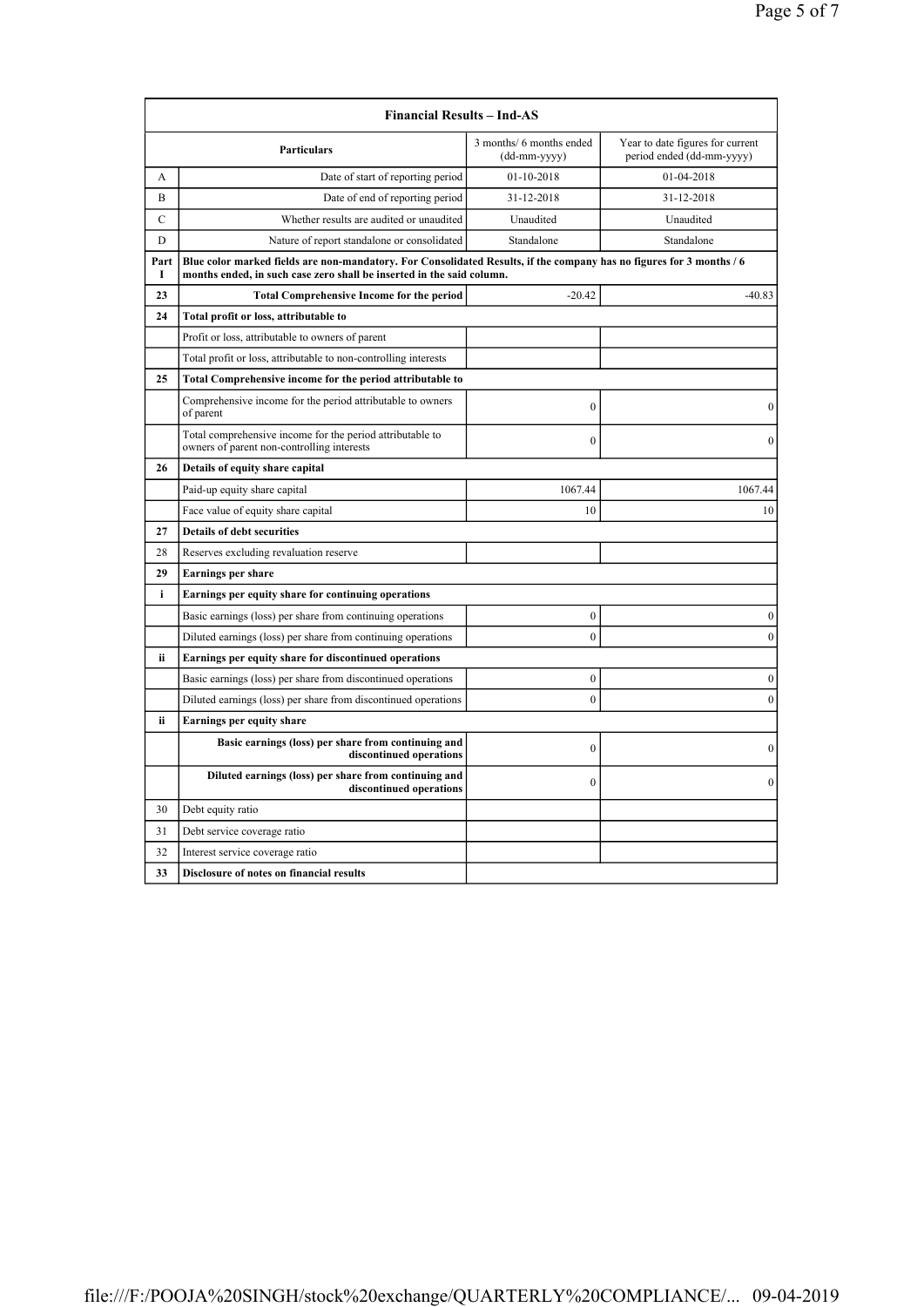|                       | Particulars                                                            | 3 months/ 6 month ended (dd-<br>mm-yyyy) | Year to date figures for current period ended<br>(dd-mm-yyyy) |
|-----------------------|------------------------------------------------------------------------|------------------------------------------|---------------------------------------------------------------|
|                       | Date of start of reporting period                                      | 01-10-2018                               | 01-04-2018                                                    |
|                       | Date of end of reporting period                                        | 31-12-2018                               | 31-12-2018                                                    |
|                       | Whether accounts are audited or unaudited                              | Unaudited                                | Unaudited                                                     |
|                       | Nature of report standalone or consolidated                            | Standalone                               | Standalone                                                    |
| 1                     | <b>Segment Revenue (Income)</b>                                        |                                          |                                                               |
|                       | (net sale/income from each segment should be disclosed)                |                                          |                                                               |
| 1                     | HANDLING & TRANSPORTATION                                              | $\boldsymbol{0}$                         | $\boldsymbol{0}$                                              |
| $\overline{c}$        | <b>COAL AND COKE</b>                                                   | $\boldsymbol{0}$                         | $\boldsymbol{0}$                                              |
| 3                     | <b>OTHER</b>                                                           | $\boldsymbol{0}$                         | $-15.52$                                                      |
|                       | <b>Total Segment Revenue</b>                                           | $\boldsymbol{0}$                         | $-15.52$                                                      |
|                       | Less: Inter segment revenue                                            | $\boldsymbol{0}$                         | $\mathbf{0}$                                                  |
|                       | <b>Revenue from operations</b>                                         | $\boldsymbol{0}$                         | $-15.52$                                                      |
| 2                     | <b>Segment Result</b>                                                  |                                          |                                                               |
|                       | Profit $(+)$ / Loss $(-)$ before tax and interest from each segment    |                                          |                                                               |
| 1                     | HANDLING & TRANSPORTATION                                              | $-20.42$                                 | $-25.01$                                                      |
| $\overline{2}$        | <b>COAL AND COKE</b>                                                   | $\boldsymbol{0}$                         | $\mathbf{0}$                                                  |
| $\mathfrak{Z}$        | <b>OTHER</b>                                                           | $\mathbf{0}$                             | $-15.52$                                                      |
|                       | <b>Total Profit before tax</b>                                         | $-20.42$                                 | $-40.53$                                                      |
|                       | i. Finance cost                                                        | $\boldsymbol{0}$                         | 0.3                                                           |
|                       | ii. Other Unallocable Expenditure net off<br><b>Unallocable</b> income | $\boldsymbol{0}$                         | $\mathbf{0}$                                                  |
|                       | Profit before tax                                                      | $-20.42$                                 | $-40.83$                                                      |
| 3                     | (Segment Asset - Segment Liabilities)                                  |                                          |                                                               |
|                       | <b>Segment Asset</b>                                                   |                                          |                                                               |
| 1                     | HANDLING & TRANSPORTATION                                              | 736.93                                   | 736.93                                                        |
| $\overline{c}$        | <b>COAL AND COKE</b>                                                   | 160                                      | 160                                                           |
| 3                     | <b>OTHER</b>                                                           | 1457.95                                  | 1457.95                                                       |
|                       | <b>Total Segment Asset</b>                                             | 2354.88                                  | 2354.88                                                       |
|                       | <b>Un-allocable Assets</b>                                             |                                          |                                                               |
|                       | <b>Net Segment Asset</b>                                               | 2354.88                                  | 2354.88                                                       |
|                       | <b>Segment Liabilities</b>                                             |                                          |                                                               |
|                       | <b>Segment Liabilities</b>                                             |                                          |                                                               |
| 1                     | <b>HANDLING &amp; TRANSPORTATION</b>                                   | 27.08                                    | 27.08                                                         |
|                       | <b>COAL AND COKE</b>                                                   | $\boldsymbol{0}$                         | $\bf{0}$                                                      |
|                       | <b>OTHER</b>                                                           | $\mathbf{0}$                             | $\mathbf{0}$                                                  |
|                       |                                                                        |                                          |                                                               |
|                       | <b>Total Segment Liabilities</b>                                       | 27.08                                    |                                                               |
| $\boldsymbol{2}$<br>3 | <b>Un-allocable Liabilities</b>                                        | $\boldsymbol{0}$                         | 27.08<br>$\mathbf{0}$                                         |